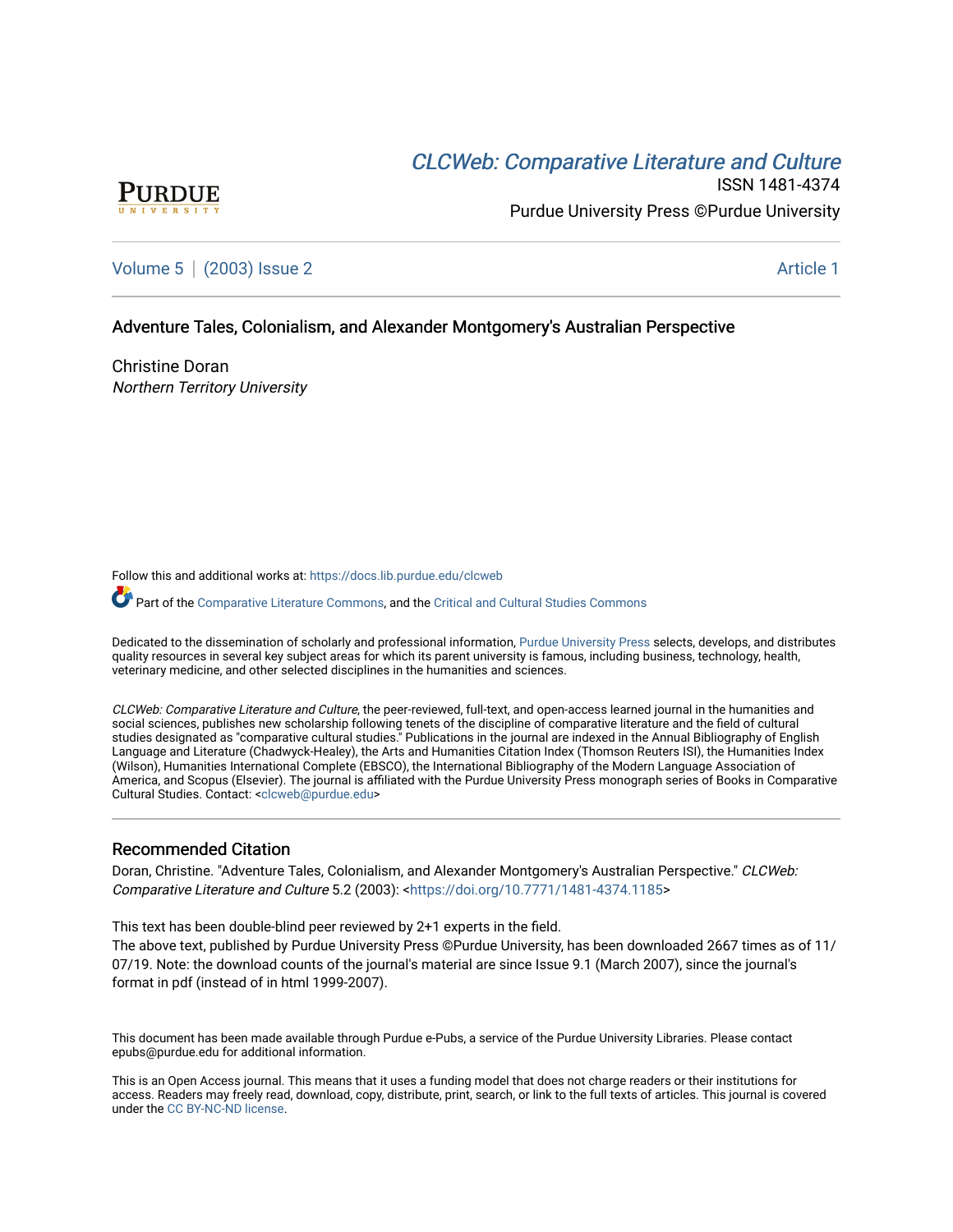**PURDUE** 

UNIVERSITY PRESS <http://www.thepress.purdue.edu>



# CLCWeb: Comparative Literature and Culture

ISSN 1481-4374 <http://docs.lib.purdue.edu/clcweb> Purdue University Press ©Purdue University

CLCWeb: Comparative Literature and Culture, the peer-reviewed, full-text, and open-access learned journal in the humanities and social sciences, publishes new scholarship following tenets of the discipline of comparative literature and the field of cultural studies designated as "comparative cultural studies." In addition to the publication of articles, the journal publishes review articles of scholarly books and publishes research material in its Library Series. Publications in the journal are indexed in the Annual Bibliography of English Language and Literature (Chadwyck-Healey), the Arts and Humanities Citation Index (Thomson Reuters ISI), the Humanities Index (Wilson), Humanities International Complete (EBSCO), the International Bibliography of the Modern Language Association of America, and Scopus (Elsevier). The journal is affiliated with the Purdue University Press monograph series of Books in Comparative Cultural Studies. Contact: <clcweb@purdue.edu>

## Volume 5 Issue 2 (June 2003) Article 1 Christine Doran,

"Adventure Tales, Colonialism, and Alexander Montgomery's Australian Perspective" <http://docs.lib.purdue.edu/clcweb/vol5/iss2/1>

> Contents of CLCWeb: Comparative Literature and Culture 5.2 (2003) <http://docs.lib.purdue.edu/clcweb/vol5/iss2>

Abstract: In her paper, "Adventure Tales, Colonialism, and Alexander Montgomery's Australian Perspective," Christine Doran discusses an early nineteenth-century example of Australian literature dealing with Southeast Asia. The text analysed is about Borneo, in a collection of short stories by Alexander Montgomery entitled Five-Skull Island and Other Tales of the Malay Archipelago, published in Melbourne in 1897. In the paper, Doran's focus is on Montgomery's adventure tales and she situates the texts within their literary and cultural contexts. Montgomery's writing is then analyzed in the light of postcolonial scholarship. Doran argues that in several important ways this author's work runs counter to the assertions made by some scholars of postcolonial studies concerning the nature of late nineteenth-century colonial fiction. In particular, Doran's analysis suggests that a close-text interpretation -- executed within a cultural context -- of Montgomery's text allows several commonly accepted generalizations concerning racism and masculinism within colonial literary discourse to be questioned. A minor Australian writer, of Irish descent and with marked working-class sympathies, Alexander Montgomery was able to adopt a perspective on colonial Southeast Asia from "down under." As Doran shows, Montgomery wrote from the point of view of those, whether of European or Asian ancestry, who struggled for survival in the colonized territories. Montgomery's texts thus present a challenging view of the colonial context from the margins of the British-European empire.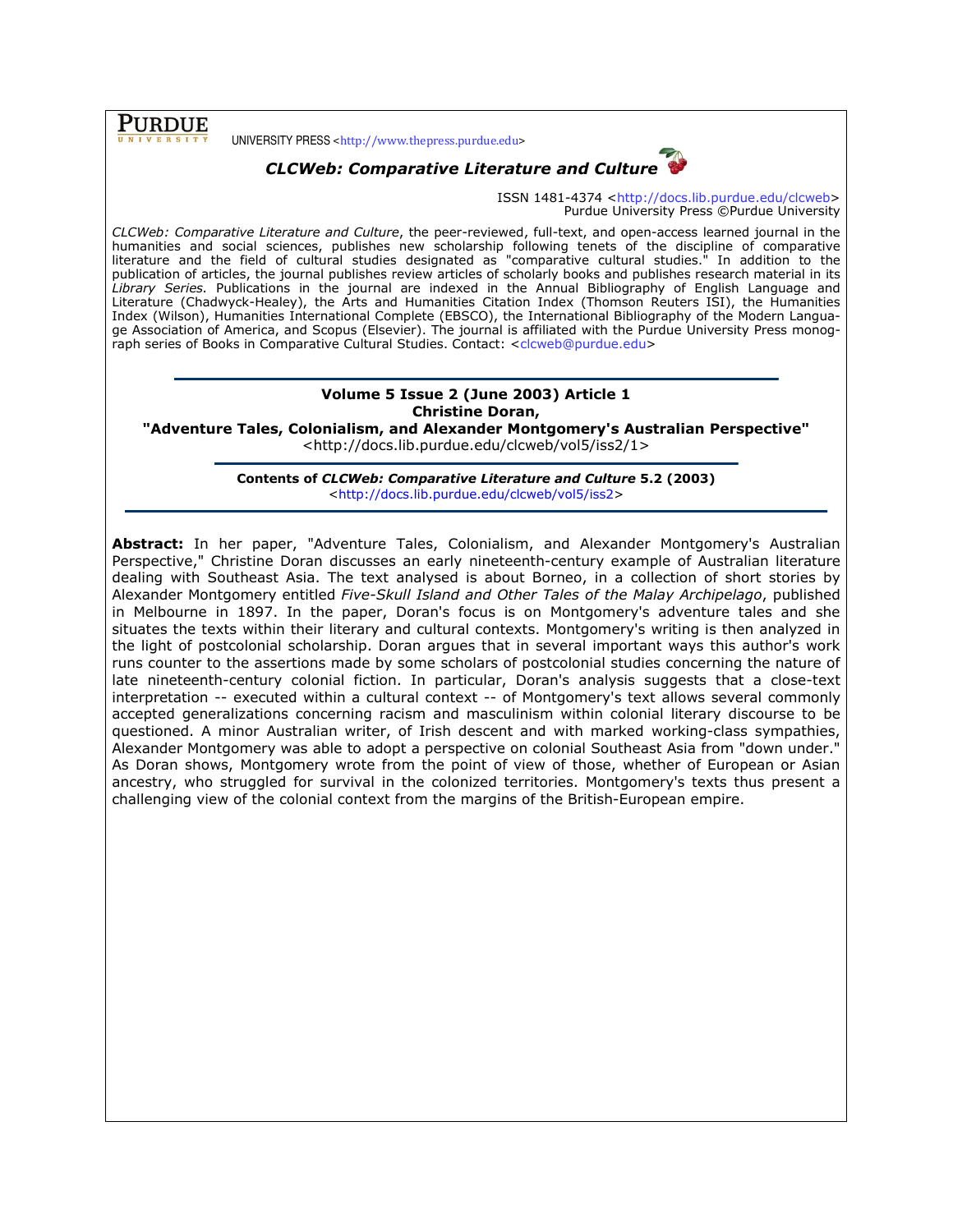Christine Doran, "Adventure Tales, Colonialism, and Alexander Montgomery's Australian Perspective" page 2 of 10 CLCWeb: Comparative Literature and Culture 5.2 (2003): <http://docs.lib.purdue.edu/clcweb/vol5/iss2/1>

#### Christine Doran

#### Adventure Tales, Colonialism, and Alexander Montgomery's Australian Perspective

In 1897 a collection of colonial adventure tales was published in Melbourne, Australia, under the auspices of The Bulletin, an influential radical working-class newspaper. The author was Alexender Montgomery, an Australian of Irish descent; the volume was entitled Five-Skull Island and Other Tales of the Malay Archipelago. As is suggested by the title, themes of violence and horror unite the various stories included in the collection. This text is significant as one of the earliest examples of literature dealing with Indonesia produced in Australia. In all there are fifteen short stories in the volume. Six of them are set in Borneo, and they will be the main focus of the following discussion. The main interest of this text lies in its very early representations of Southeast Asia, in particular of Borneo, by an Australian writer. Among other things the existence of such colonial fiction does show that, contrary to popular perception, as early as the nineteenth century Australians were producing literary responses to Southeast Asia, reflecting their experiences and views of the region (see Vickers 7). Part of my aim in this paper is to situate the text in its historical context, including its literary context. Further, it will be shown that the tenor of Montgomery's writing runs counter to many of the assertions and assumptions of postcolonial scholarship about the nature of late nineteenth-century colonial literature. In particular, it will be shown by a close analysis of Montgomery's work that many commonly accepted generalizations concerning racism and masculinism within colonial literary discourse do not apply unambiguously to this particular text. It is not suggested that analysis of the work of one relatively minor author could overturn the body of postcolonial scholarship. Nevertheless, this example is significant in that it draws attention to the existence of interesting cultural cross-currents, thus allowing for a more nuanced understanding of the culture of colonialism at the fin-de-siècle.

#### The Book

Montgomery's book was published by George Robertson & Company in Melbourne, under the auspices of The Bulletin. The Bulletin was a popular radical left-wing newspaper at that time, having been founded by J.F. Archibald in 1880 (see Lawson). The Bulletin office in Sydney was involved in the distribution of the book. Alexander "Alex" Montgomery (1847-1922) was an Irish Australian, born in Londonderry, and fifty years old at the time of the publication of Five-Skull Island. The Bulletin had previously published some of Montgomery's stories. As well as short stories, Montgomery also wrote serialized novels for the papers. An historical novel set in Europe was published by George Robertson in 1898. Well-educated, Montgomery worked at a wide range of occupations on both sea and land, but most often as a journalist. He traveled through the Indo-Malay archipelago in the 1870s (see Miller 674). As an anonymous reviewer in the Australasian (newspaper) commented on Five-Skull Island, "the scenery and people are described with a reality that one would imagine can only be due to personal experience" ([13 February 1897]: 336). Montgomery's tales in Five-Skull Island are set variously in Java, Maluku, Lombok, and Singapore, as well as in Borneo. With the exception of Singapore, all of these areas were at the time subject to Dutch colonial rule. In Borneo the Dutch had only begun to exert closer control in the late nineteenth century. Two of Montgomery's stories set in Borneo -- "A Bornean Tragedy" and "Her Father's Head: A Bornean Nightmare" -- are the only two stories in the collection which focus exclusively on indigenous characters and do not involve white people in the action. Most of the other stories are based on interactions between Westerners and the various peoples of the Indonesian archipelago -- most often interactions of a conflictual or violent nature. Montgomery also recognized clearly the multi-ethnic composition of society in Borneo and was well aware of interethnic tensions. It is notable that women often appear in Montgomery's stories and they play a significant role in three out of the six stories set in Borneo.

The most outstanding feature of Montgomery's writing in Five-Skull Island is its raw quality. This is a reflection of his subject matter and to some extent of narrative techniques, rather than of any lack of literary polish in his style. The major theme that runs consistently through Montgomery's work is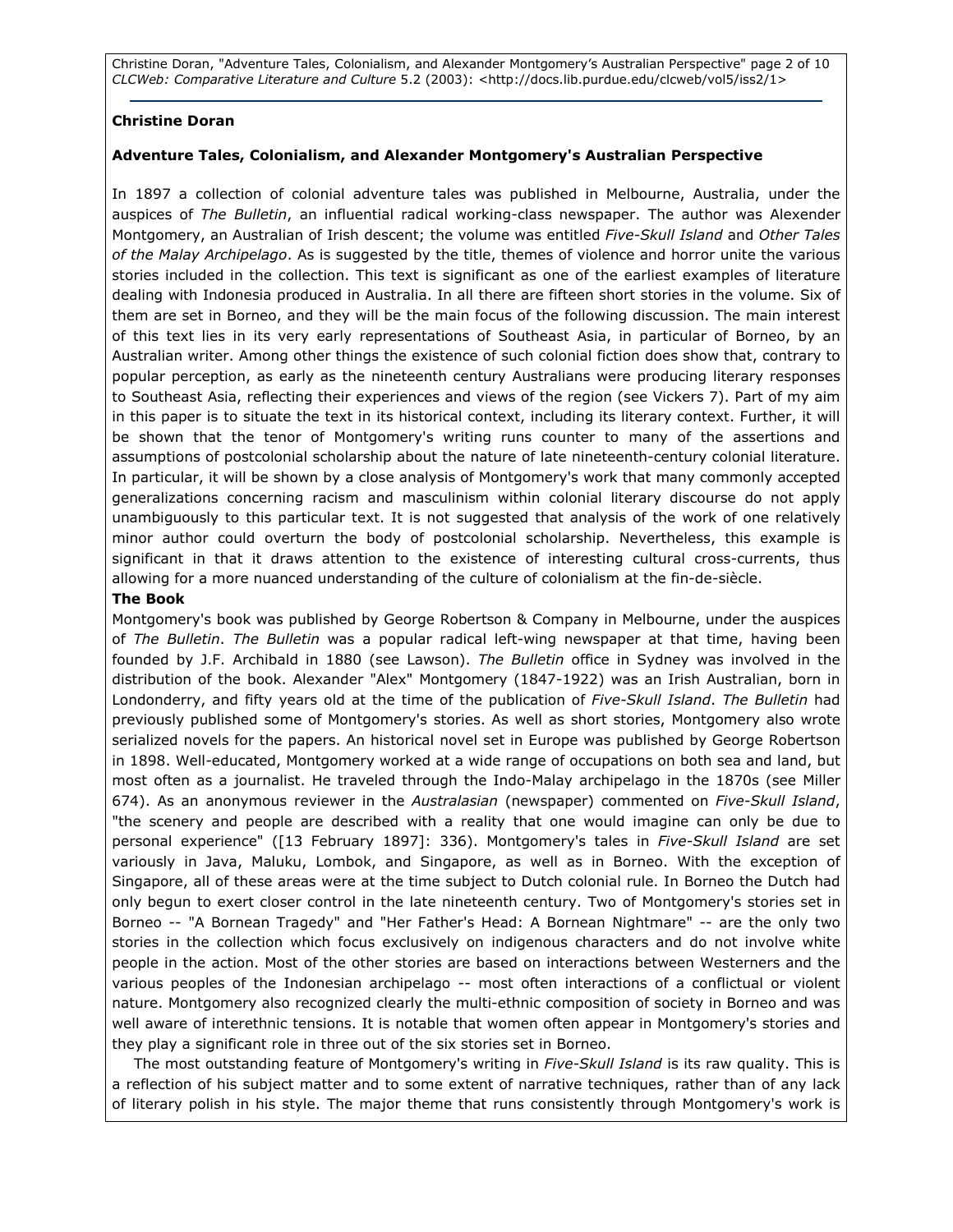Christine Doran, "Adventure Tales, Colonialism, and Alexander Montgomery's Australian Perspective" page 3 of 10 CLCWeb: Comparative Literature and Culture 5.2 (2003): <http://docs.lib.purdue.edu/clcweb/vol5/iss2/1>

the essential baseness of human behavior. The dominant motives that drive his characters are greed and lust, which lead in turn to selfishness, betrayal, revenge, and violence. Frequently betrayal is heaped upon betrayal, treachery upon treachery. In several stories people harboring treacherous plans are themselves betrayed by others. In "Swamp-Swallowed," for instance, two white men are searching together for treasure, the jeweled hilt of a kris, a Southeast Asian dagger. Their actions reveal that both are ready to betray and murder the other; in the event they are both betrayed by their Malay crew and they die together.

Montgomery's handling of these themes challenges the assumption that colonial fiction is deeply imbued with racism and sexism. I argue that Montgomery does not approach the issue of human depravity from a racial or gendered point of view. Instead, he attributes moral turpitude quite indiscriminately to all comers, whether European, Asian, or of mixed descent, whether male or female. It might be said that rather than reflecting an essential racism or sexism, Montgomery's writing shows a universalizing, non-discriminatory misanthropy. In one of his tales of Borneo, "Live-Man Gardiner," Montgomery uses a phrase that could be regarded as a summary motif for the various stories making up his anthology: "Half a dozen whites -- the rest all sorts and colours, and every man of 'em a bigger scoundrel than the next!" (Five-Skull Island 23). Without fear or favor, Montgomery portrays virtually all of his characters, white, Asian or Eurasian, male or female, as vicious, revengeful, and morally bankrupt. The author's attitude to the moral dissipation of his characters is ambivalent. Most often he appears to take a stance of detached objectivity, as a scientific observer; sometimes he seems to judge his characters' actions and natures quite harshly; sometimes all is presented as just rip-roaring good fun, life's rich tapestry. Another phrase, which could also be taken as a keynote for the whole collection, Montgomery uses in describing a colonial Dutchman, but it could be applied across the whole spectrum of his characters: "a moral nondescript, with brutal possibilities" (Five-Skull Island 89).

#### The Borneo Stories

In this section I sketch briefly the six short stories set in Borneo. This provides essential background for the analysis undertaken below, as well as conveying a sense of the characteristic subject matter and flavor of Montgomery's writing. The first story dealing with Borneo is the third in the collection, entitled "Live-Man Gardiner." This tale is especially interesting because it confronts head-on the issue of cannibalism among the Dayaks, the main indigenous ethnic group of Borneo. The story begins with a group of white men drinking together and talking, when the question of Dayak cannibalism comes up. Roderick "Daddy" Murchison claims to know the truth of the matter, and recounts an experience he had thirty years before. He had fallen in with a group of Dayaks and accompanied them on a raid against a village up-river. The Dayaks took "nearly a couple of hundred heads, besides a big haul of women and kids" (24-25), as well as a few male prisoners, the purpose of which Murchison did not at first understand. At the subsequent feast, the Dayak orang kaya (chief) presents Murchison with a difficult choice: either to eat human flesh or to die. Murchison chooses to live, and in order to do so agrees to engage in cannibalism. Murchison is still much troubled by his decision thirty years later. He feels the need to tell someone the story, describes the whole experience as a "horror" and finally decides to kill himself, as he thinks he should have done thirty years earlier. The other white men disagree about whether Murchison should have eaten human stew. Fleming is revolted by the idea, but William Gardiner defends Murchison's decision, saying simply that Murchison is "a man who preferred his life to his prejudices, that's all" (29). Murchison then commits a form of suicide by insulting a Dayak man, who retaliates by mortally wounding him with a machete. When the Dayak is brought to trial before a "kangaroo" court, Fleming and the local orang kaya wish to acquit him, but "Chief-Justice Gardiner" takes a hard line and rules that the death penalty must be invoked to avoid setting the precedent that a Dayak might kill a white man if provoked: "He found prisoner guilty, sentenced him to be shot, and then and there -- before anybody could lift a finger -- did shoot him!" (34). Gardiner has the last word, describing himself as "Live-Man Gardiner." As the title of the story indicates, if confronted by Murchison's dilemma Gardiner would have chosen to live, and in order to do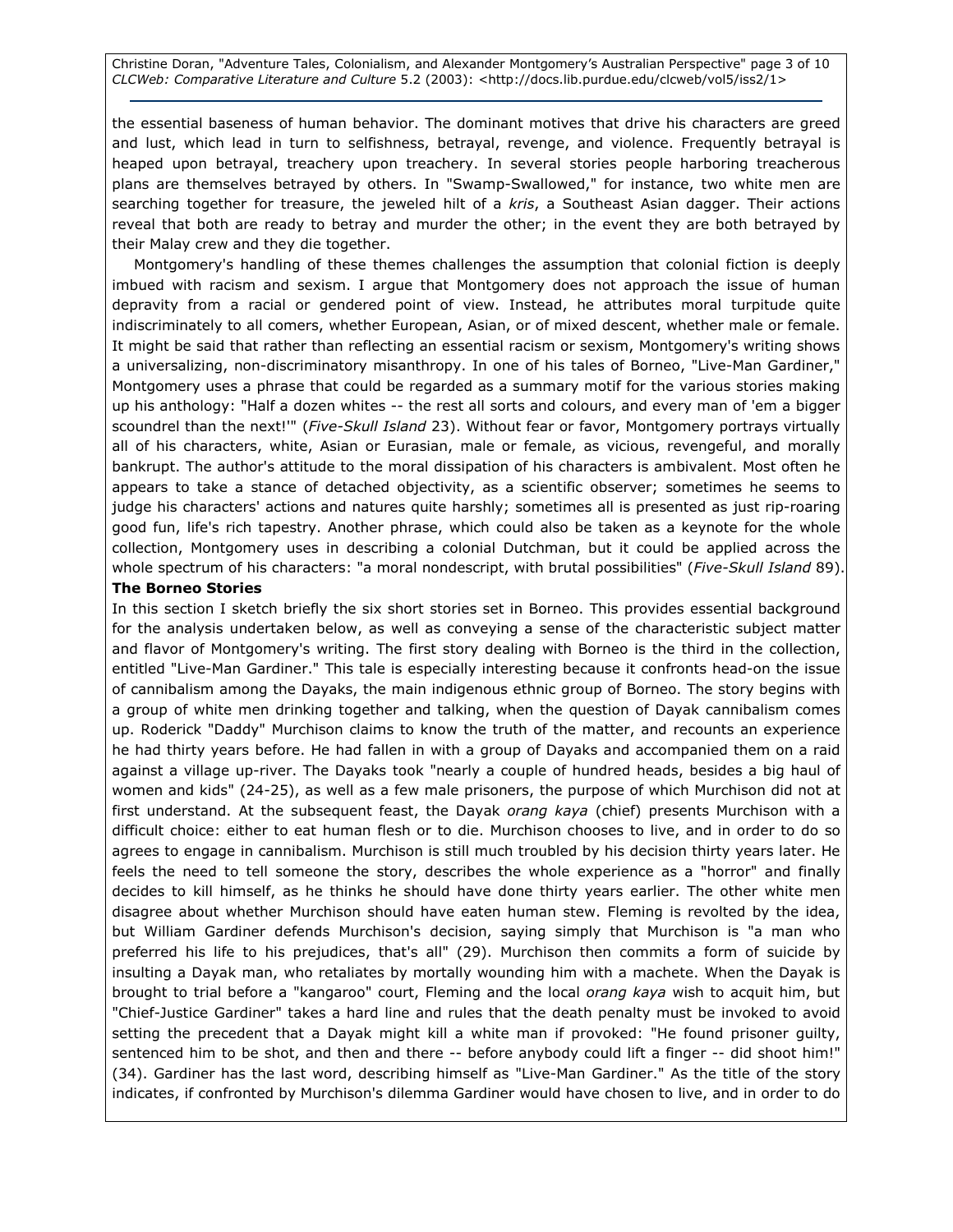Christine Doran, "Adventure Tales, Colonialism, and Alexander Montgomery's Australian Perspective" page 4 of 10 CLCWeb: Comparative Literature and Culture 5.2 (2003): <http://docs.lib.purdue.edu/clcweb/vol5/iss2/1>

so would have agreed to cannibalism. It is also suggested that in order to live, Gardiner realizes that it is essential to give no quarter to the Dayaks. The way in which the author handles this story suggests that he would endorse Murchison's and Gardiner's decisions. The story portrays the Dayaks as violent and cruel cannibals, and argues that the only way to handle them effectively is to be willing to respond in kind with summary violence. Interestingly, this story also throws into question the European cultural taboo against cannibalism. Gardiner's willingness to ignore the taboo in the interests of self-preservation is portrayed as demonstrating his strong life force and freedom from conventional social constraints. Gardiner emerges in this story as a type of heroic figure, with manly qualities of decision and pragmatism, as contrasted with the much larger but weak and hide-bound Fleming.

"A Bornean Revenge" is the sixth story in the volume and is significant in that it is the first that does not involve white people in the action. It is concerned with love, hatred, and revenge among the indigenous people of Borneo. Sinsha is a beautiful young woman of Borneo. The author shows an erotic appreciation of the allure of Bornean women in his description of her: "The broad equatorial moon sent a sheen off her glossy skin, struck fire from the brass wire coiled upon her shapely arms, and deepened the shadows of her long-lashed eyes" (64). A Kayan man, Dusi-Mota, falls in love with her, but her father, Muniad, refuses to allow him to marry her, insulting him and his ethnic group in the process. In response the Kayan murders both father and daughter using poisoned arrows. The real actors in the story are the men. This woman of Borneo appears only as a glittering prize over whose disposition the men disagree. Nevertheless, this story certainly does attribute powerful human motives to Asian characters. Whereas in this tale the indigenous woman is merely passive, in the following story a woman of Borneo is portrayed as the central actor.

The seventh story in the collection is called "Her Father's Head: A Bornean Nightmare" and concerns a Bornean woman, Malita, who goes stealthily at night to the bachelors' long-house in an enemy village to take back her father's severed head. Interrupted, she knocks out a man using her father's skull as her weapon. When the villagers realize what has happened they murder one of their own young men in order to replace the missing head. This story brings to the forefront the issue of headhunting among the people of Borneo. Even beautiful young Malita with her "jaunty little Dyak nose" is portrayed as nonchalant about head taking: "the heads her long-lashed Dyak eye regarded no more than so many cocoanuts" (70). Intertribal rivalries are emphasized, but it is indicated that the violence can just as easily be turned upon members of the same tribal group. The characters are all indigenous, and they are driven by strong human emotions. This story is especially notable because it makes an indigenous woman the protagonist. Indeed as the main actor in the story, she shows herself to be both remarkably athletic and aggressive. Certainly, this is a portrayal of a strong, active woman. Indeed, Malita shares most of the same violent tendencies as virtually all of the men in Montgomery's tales. However, although the story portrays female action, strength and resolution, in some important respects the author falls into female stereotyping. As in the previous story, Montgomery reveals an erotic response to the women of Borneo in his lyrical description of Malita as "slim young mischief in bedang and bracelets, with shining beads about its graceful neck, and long hair streaming to its slender waist" (69). The use of the pronoun "its," however, is dehumanizing, emphasizing her positioning as a sex object under the author's male gaze and in the process reducing her to an inanimate object. In spite of Malita's strength and intrepidity in recovering her father's head, in the last line of the story the author takes away her achievement by noting abruptly that when she later married her husband "threw it to the pigs!" (76). Despite all that recovery of the head meant to the woman, a man is given the final decisive authority. Although this story does portray Malita as an active woman, strongly exercising agency, the author still falls readily into stereotypes of female passivity.

In "A Lamb to the Slaughter" Montgomery returns to the themes of headhunting and ethnic conflict between different indigenous ethnic groups in Borneo. The story is based on the idea that "Dyak girls often did want a head from their suitors" (100). Because Sabi was a belle and her father rich, however,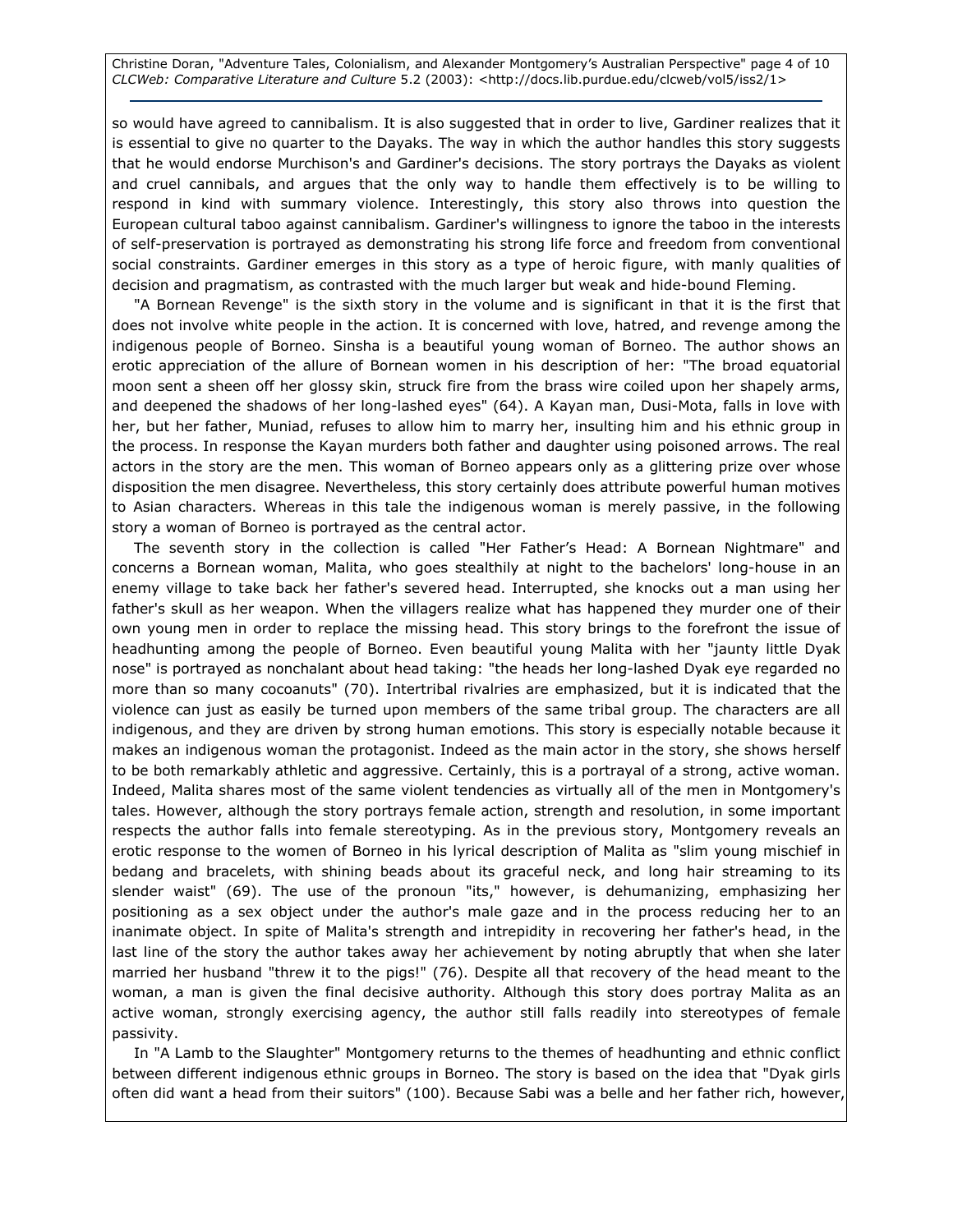Christine Doran, "Adventure Tales, Colonialism, and Alexander Montgomery's Australian Perspective" page 5 of 10 CLCWeb: Comparative Literature and Culture 5.2 (2003): <http://docs.lib.purdue.edu/clcweb/vol5/iss2/1>

she raised the stakes higher and demanded that her lover, Achang, bring her the head of a white man. Achang plans to kill Beckley, a white man, but he is betrayed by a Kayan man and Beckley is tipped off. Beckley arranges for a Chinese man to be disguised as himself and the Chinese is beheaded. There is no consummation for Achang, however, who is eaten by a crocodile. This story emphasizes the role of Bornean women in perpetuating the practice of headhunting.

The following story, "Below Proof!," also focuses on headhunting and ethnic differences. The story concerns a conflict between two white missionaries in Borneo, Morton and Hankey. Montgomery begins with some scathing comments about the missionary enterprise. The Dayaks are represented as merely "rice Christians," showing cynically a semblance of religious conversion in order to acquire European guns, axes, pictures, looking-glasses and cloth. Morton has a grievance against Hankey, who has insulted him and "pulled Morton's hut about his ears" (107). Morton shares his resentment with a Malay friend, the *orang kaya* Matu. Morton, however, explains to Matu that as a Christian he abhors revenge. Nevertheless, when hit by the Malay Morton hits back, and Matu takes this to indicate that the missionary really does believe in revenge. The story ends with Hankey's head being presented to Morton. As well as providing a vehicle for Montgomery to express some critical views about missionaries, in this story the author suggests that Malays are just as prone to revenge, violence and head taking as Dayaks.

The final story set in Borneo, "Two of a Trade," also emphasizes tensions among the "colonized," whom Montgomery certainly never depicts as a homogenous or unified group. The story concerns a conflict between a Malay raja, Hamsut, and Hafan, a Persian healer. Their disagreement reflects a major religious division within the community of Islam, as Hafan is a Shia and Hamsut a Sunni. Hamsut decides to put Hafan to death by leaving him in a cage with a panther. To save Hafan, a white man, Beckley, doses the panther with opium. Kamsut finds out, but instead of punishing Beckley he is so amazed by his altruism that he gives him his gold hilted kris, but warns him that he will not last long in Borneo. Beckley's is one of the very few unselfish acts depicted in any of the fifteen stories in the collection.

#### The Literary Context

Alexander Montgomery's book takes its place among the first expressions of Australian responses to Southeast Asia in fictional form. The first Australian novel set in Southeast Asia was Ernst Favenc's The Moccasins of Silence, set in Timor. It was published in 1895 by George Robertson as the first in the series of which Five-Skull Island was the third and last. This was followed by two novels written by Guy Boothby, The Beautiful White Devil (1896) and The Fascination of the King (1897), both published in London. On the Australian literary scene at this time one of the writers who stood out was Louis Becke. His work is readily comparable to that of Alex Montgomery, and given the character of his stories, the similar tropical island setting, and the publishing success and popularity which Becke had already achieved, it is highly probable that Montgomery was influenced by Becke's example. George Lewis "Louis" Becke (1855-1913) was, like Montgomery, a Bulletin writer. After a varied career spanning twenty years trading in the Pacific islands, Becke turned to writing short stories and novels based on his experiences there. His first published story, "Tis in the Blood," appeared in The Bulletin in May 1893. In 1894 a collection of his short stories entitled By Reef and Palm was published in London. By 1897, when Montgomery's book came out, Becke had already published six volumes of stories. These and many other collections of his stories set in the South Pacific proved highly popular. Becke's stories dealt mainly with the interactions between Pacific islanders and Westerners, especially traders, adventurers, and missionaries. These interactions are generally portrayed by Becke as full of violence, cruelty, adultery, and revenge, themes also repeatedly played upon in Montgomery's tales.

Looking at the wider literary context, during the 1890s Joseph Conrad began publishing novels and stories set in Borneo. Conrad's first novel, Almayer's Folly, was published by Fisher Unwin (also Becke's publisher) in 1895, followed by An Outcast of the Islands (1896); a short story, "The Lagoon," was published in 1897. Hugh Clifford, a British administrator in Malaya, also began publishing stories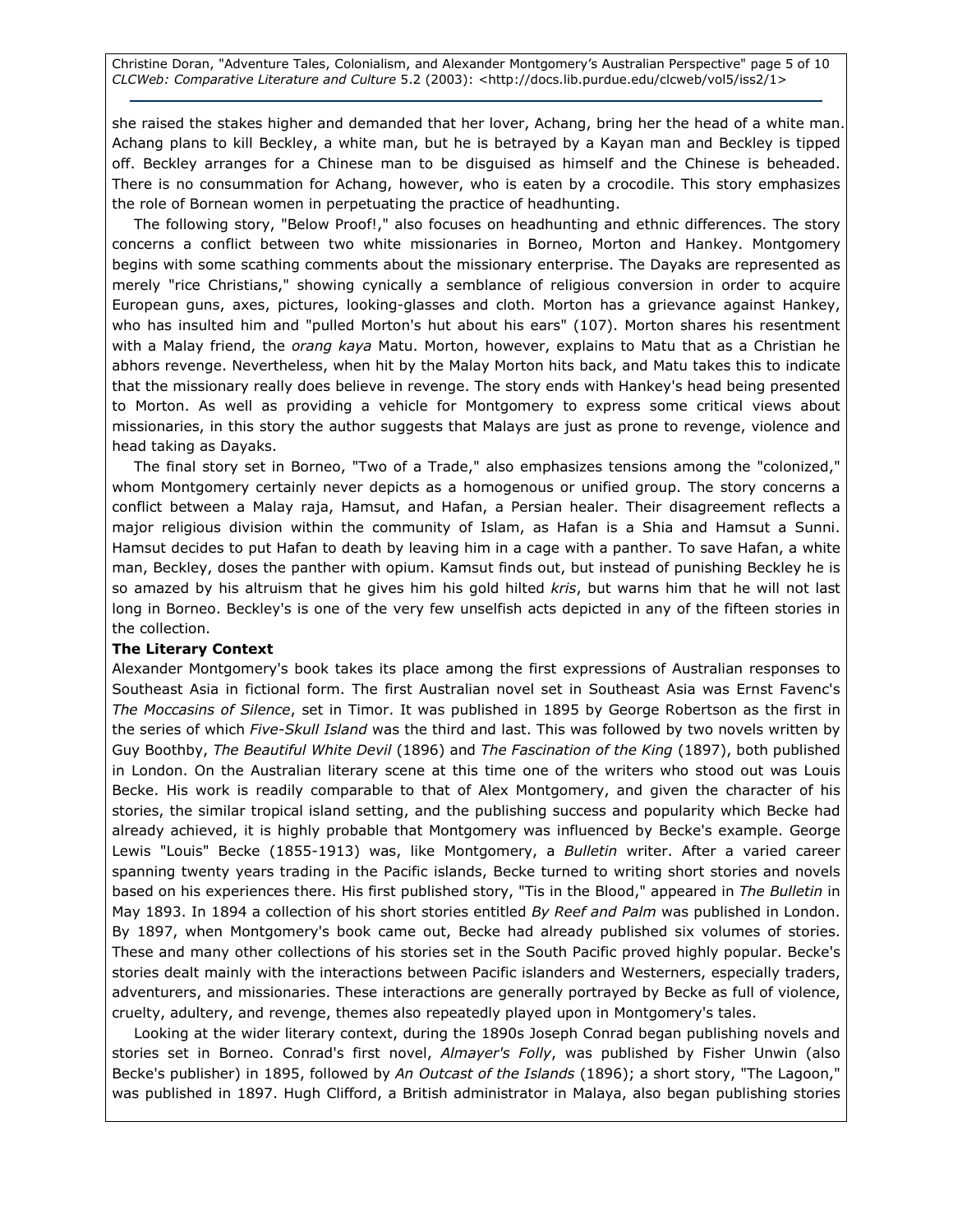Christine Doran, "Adventure Tales, Colonialism, and Alexander Montgomery's Australian Perspective" page 6 of 10 CLCWeb: Comparative Literature and Culture 5.2 (2003): <http://docs.lib.purdue.edu/clcweb/vol5/iss2/1>

on Borneo and Malaya in the late 1890s. This was the high era of colonial adventure fiction, the period of efflorescence of Rudyard Kipling, H. Rider Haggard, R.M. Ballantyne, and Robert Louis Stevenson. Montgomery's book was reviewed on the famous literary Red Page of The Bulletin in February 1897. The reviewer, A.G. Stephens, argued that the appeal of Montgomery's stories was wholly intellectual rather than emotional, and that this limited their universal human significance. He explained that Montgomery constructed his tales "as he might build a chess problem," and that this architectonic skill aroused intellectual admiration on the part of the reader rather than emotional investment (n.p.). Stephens complimented Montgomery on his clean and spare prose style, but noted an absence of both humor and emotional response. Unfairly, Stephens accused Montgomery of omitting "the Woman" from his stories. Stephens developed an explicit contrast with the stories of Louis Becke, with their "recital of his vivid emotional impressions" (n.p.). In the final assessment, Stephens considered Montgomery's tales too detached in their stance and objective in tone to be classed among the best examples of the short story, for a model of which Stephens turned to Maupassant. Stephens's assessment of the strengths and weaknesses of Montgomery's work was consistent with the standards of judgment and literary preoccupations which he generally enforced in his reviews for The Bulletin, in his campaign to raise the quality and claims to universality of Australian literature (see Lawson 172). My proposition is that in several important ways Montgomery's work is not consistent with, indeed contradicts, some of the general characteristics that have been attributed to the colonial literary archive in postcolonial studies. Obviously, the work of a minor Australian writer cannot overturn the conclusions of postcolonial scholarship. It can, however, raise significant doubts about the general applicability and universal validity of some of the generalized assertions that have been made.

The colonial adventure fiction that proliferated at the end of the nineteenth century took advantage of the interest of the reading public in lesser known locales and cultures. Thus it "served as a form of voyeuristic education about the exotic for the stay-at-home adventurer" (Pollak 35). By setting their story in an unfamiliar location, writers tried to capitalize on the excitement and fascination usually associated with the unusual or the "exotic." However, it has been pointed out that in Western literature set in Asia, the Asian background is often used by the author merely as an exotic backdrop for the development of the plot. In Resisting Colonialist Discourse, for instance, the Malaysian literary critic Zawiah Yahya asserts that in Western literature "exploitation of the romantic and exotic has reduced the country to no more than a mere backdrop" (138) and that "until the end, colonialist literature never seems to be able to outgrow the temptation of turning the colonies into an exotic stage on which the human drama of white individuals is managed" (64). In his tales, by contrast, Montgomery gives very little attention to painting the scene or describing the local environment, and shows little or no interest in the "exotic" or the "picturesque" (see Nochlin). As Stephens put it in his critique, there was a "want of atmosphere" in his stories (n.p.). On the very rare occasions when he offers a descriptive passage, it is more evocative of danger, discomfort and corruption than of pleasure or beauty, somewhat reminiscent of Conrad's brooding Bornean landscapes: "Across the long perspective of the mangrove flats the sun glared fierce and crimson. From the black mud banks, white, pestilential vapours rose upon the torpid air. A subtler miasm quivered over the long stretches of mephitic ooze, against the sickly green of which gleamed out the hideous reds and yellows of fantastic crabs that scuttled -- as the boat came near -- into pools prismatic with stagnation. Beneath the slimy surface the banded water-snakes glanced to and fro; from the reed-beds came in hungry swarms the tiger-mosquitoes; and from the mangrove roots the sword-flies darted out in swift detachments upon the half-nude rowers -- sweltering in a bath of vegetable fetor" (Five-Skull Island 10) and "On the sodden sand the two men stood, secluded by the blinding rain that shut out all save here and there the ghostly shadow of a coco-palm, and, down at the end of the sandspit, the jetty fading into the dreary mist that hung upon the sullen sea" (Five-Skull Island 136). This scenery is the objective correlative of the fierce and pestilential human emotions that fascinated the author-- in both his European and Asian characters. Its functions in the story-telling go well beyond that of a mere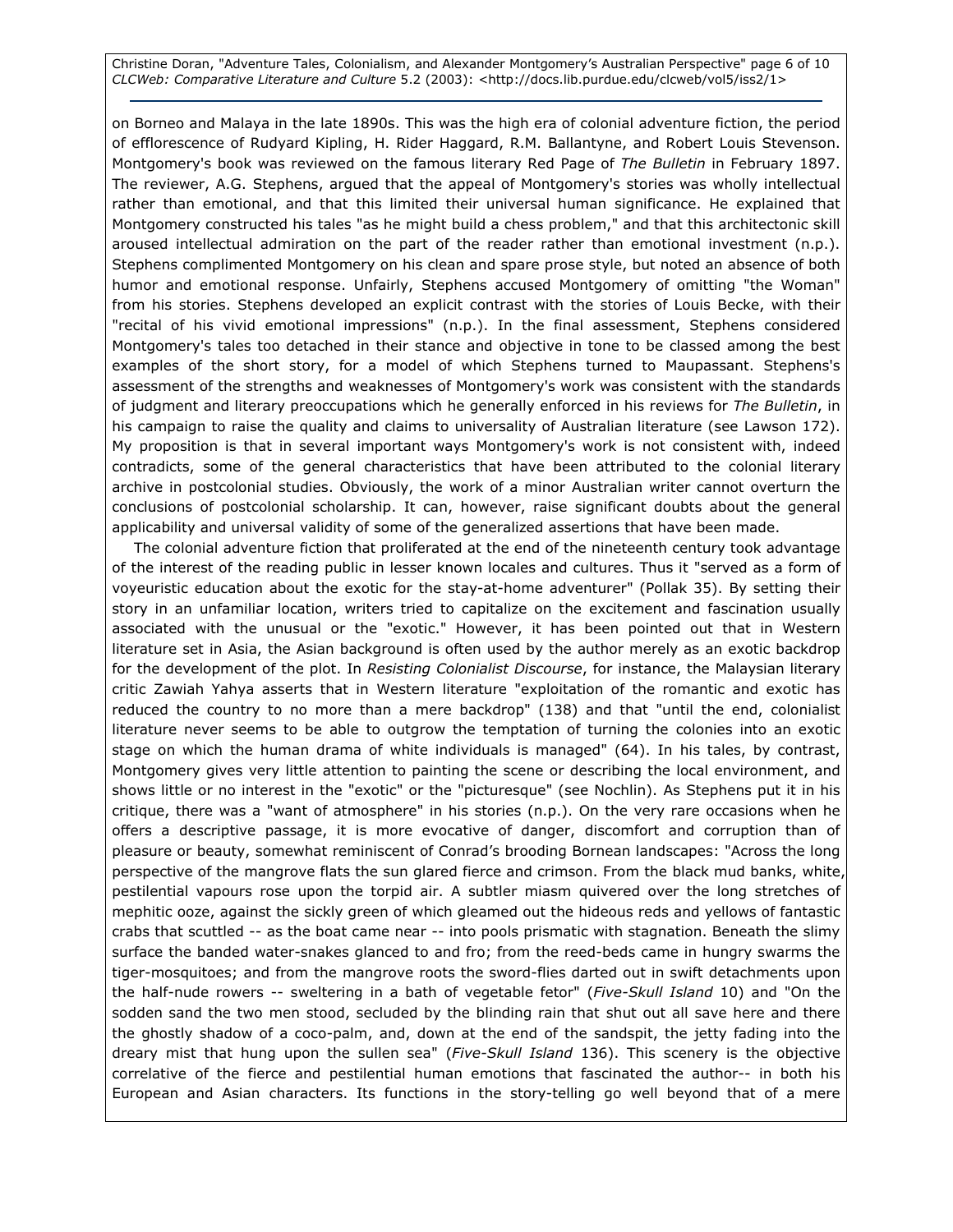Christine Doran, "Adventure Tales, Colonialism, and Alexander Montgomery's Australian Perspective" page 7 of 10 CLCWeb: Comparative Literature and Culture 5.2 (2003): <http://docs.lib.purdue.edu/clcweb/vol5/iss2/1>

irrelevant "exotic" backdrop.

Another criticism often made of writers of colonial fiction is that indigenous characters in their stories are few, poorly developed and marginalized from the action. Indigenous characters, who are often merely the servants of the main white actors, are usually not named or assigned distinctive personal traits or a life outside their function of service to the Europeans. Megumi Kato, for instance, has commented in her paper "Madame Izan, Butterflies and the Incomprehensible Japanese" that Asian characters are often lumped together, without individual faces, characteristics, or even names (169). In general, they are denied agency and influence. Or, as Anne McClintock puts it: "The black servants are reflector figures, casting light or shadow on the white people, their imaginations wholly absorbed in the colonial drama, assisting the white's comings and goings, bearing witness to their scenes, but never acting in their own regard. They have no family life of their own; their houses are a shadowy tumble on the edge of domesticity, marking the limits of colonial space. Their genealogies are broken; their names, like their children, are stolen from them. They facilitate plot, but only as vehicles, not as agents" (271). In this context it is notable that Montgomery always names his indigenous players. They are shown to be active and assertive, indeed often aggressive, in pursuing their own interests and motives. Some of Montgomery's stories deal only with indigenous characters. In those stories where Westerners and Indonesian people interact, the indigenous characters respond to but are not merely reflective of the behavior of the whites. More specifically, the criticism is often made of the authors of colonial fiction that they demeaned their non-European characters by having them speak in broken or pidgin English. For example, Adrian Vickers writes: "The worst of the characterisations use broken English to present the native characters, particularly the Chinese of the Indies. The Chinese often have a buffoon-like character" (10). In this regard it is interesting to consider Montgomery's representation of a wily Chinese forger in Singapore, approached by a white female client: "'No harm, John!' she said. 'Only me wantee you writee me something! That all!' Yee Wung cackled. 'Sit down, madam! If you wish to speak English, speak it! -- or Dutch, or Spanish, or Malay! -- I am at your service in whichever you please! Did I understand you to say that you want something written for you?' The astonished woman sat down" (Five-Skull Island 79). Montgomery uses a lot of dialogue, which makes his stories fast-moving. To develop his characters, he often uses colloquial language, including slang. However, his choice of language is related more to the type of character he is trying to build up, rather than to derogatory racist stereotyping.

An analysis of Montgomery's stories challenges other generalized assessments that have been made about the nature of colonial adventure fiction. In a study of the contribution of concepts of masculinity to the imperial imaginary, for example, John Beynon, in his book Masculinities and Culture, offers some generalizations about British colonial adventure stories of the late nineteenth century. He argues that such tales usually portray chaste white men, elevating sexual purity and deeming heterosexual desire to be unmanly; they represent a world of homosocial comradeship among white men; the sexuality of indigenous people was never mentioned; women, whether white or indigenous, seldom appeared, except occasionally in service roles or to prompt heroic action by white men; and there is reverence for a kind of muscular Christianity which is seen as central to the European civilizing mission in colonized territories (34, 26-52). It is significant that none of these generalizations apply to Alex Montgomery's Five-Skull Island and Other Tales of the Malay Archipelago. There is, indeed, little evidence in these stories of sexual purity or chastity. Instead sexual desire and sexual relations are depicted frequently between white men and indigenous women, as well as between indigenous women and men. The author himself evokes an erotic charge in his fulsome descriptions of the beauty and allure of indigenous women. It is notable that in none of the stories is a white woman represented as sexually appealing. In fact in two stories, one actually entitled "The Woman Scorned," European (Dutch) women are rejected in favor of Asian women; however, these white women certainly do not accept this treatment passively. Montgomery portrays little camaraderie between white men. Instead betrayal and revenge are the dominant forms of relationship between his white characters, as indeed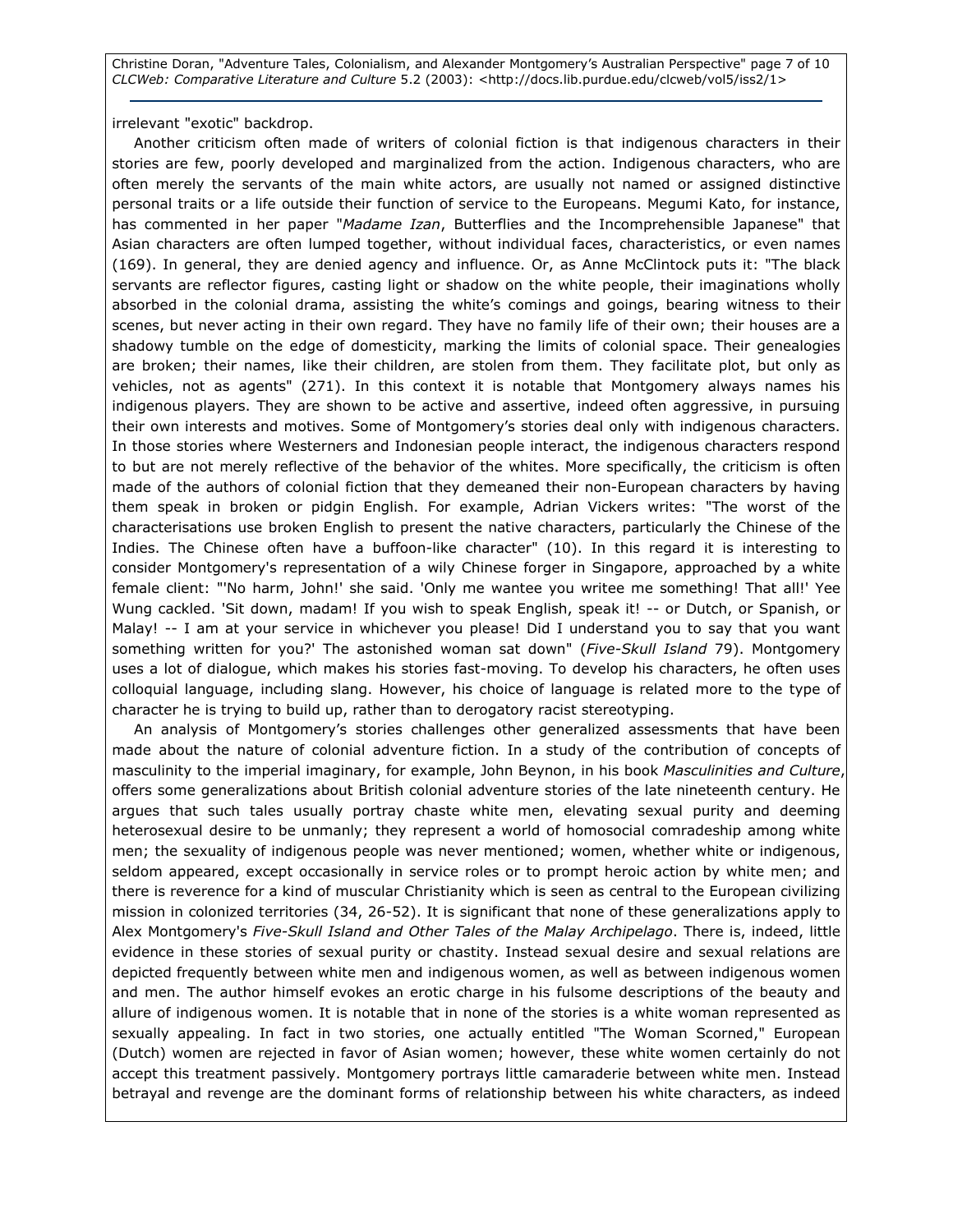Christine Doran, "Adventure Tales, Colonialism, and Alexander Montgomery's Australian Perspective" page 8 of 10 CLCWeb: Comparative Literature and Culture 5.2 (2003): <http://docs.lib.purdue.edu/clcweb/vol5/iss2/1>

between his Asian characters. Contrary to Beynon's summary of the features of colonial adventure fiction, the sexuality of indigenous people, both women and men, is often shown in Montgomery's work. Women, both Western and indigenous, appear frequently in Montgomery's tales, sometimes in very active, assertive and even aggressive roles. Finally, Montgomery seems to despise missionaries and their Christianizing mission in the East.

Certainly a theme of masculinism or machismo runs through Montgomery's tales. Most of Montgomery's male characters are distinguished by their ethos of swashbuckling adventurism; freedom from conventional social restraints; their roving life in search of profit making opportunities; their propensity for violence; and their sexual freedom to embark on liaisons with women, often in interethnic relationships. These men are motivated by strong passions -- notably those of greed, hate, lust, revenge, and the sheer will to power -- and they acknowledge no social or moral constraints on following their drives. Machismo, or a sense of pride in masculinity, is a sub-text running through all of Montgomery's characterizations of male identity. Montgomery's stories thus present a particular image of masculinity -- one characterized by tough independence of action. This emphasis on masculinity can be seen reflected in other aspects of the author's narrative technique as well as in characterization and plot. Most of the stories are told from the point of view of a male, usually -- although not always -- a dominant, white male. Montgomery has a vigorous, muscular style of writing. The language used is direct, clipped and untinged by emotionality, as Stephens emphasized in his review.

Important historical shifts in gender relations were occurring in Australia -- as in other Western countries -- during the 1890s which provide the context for Montgomery's writing. In this period there was a significant feminist push, with active campaigns for women's suffrage; women gaining the vote from 1894, first in the colony of South Australia; changes in property legislation to protect women's interests; and frequent discussion of women's rights in political, social and economic life. This was the era of the "new woman," who enjoyed a widening scope of social opportunities. The term "masculinism" has been used by Marilyn Lake to refer to an assertion of the value of masculinity and of men's interests in this period, a response often evoked as a counter to the claims of feminism. In her study, "The Politics of Respectability: Identifying the Masculinist Context," Lake has written of a "contest between men and women at the end of the nineteenth century for the control of the national culture" and also of a related battle "between competing ideals of masculinity" (116-17; see also Allen's "'Mundane' Men: Historians, Masculinity and Masculinism"). In particular, Lake describes a form of militant masculinism propounded by the writers of the Bulletin school. One of the foremost targets of these writers was the encroaching domestication of men, which they believed undermined their masculinity as well as depriving them of all enjoyment, especially in drinking, smoking, gambling, roving, and extramarital sexual relations. Montgomery's assertion of a particular version of masculinity should be understood within this historical context.

Yet, Michael Sturma has pointed to some of the ambivalences and ambiguities in Louis Becke's writing with regard to issues of masculinity, gender relations, and sexual politics: "If we look at Becke's stories as a form of cultural politics, however, the message is ambiguous. Along side the 'macho' themes of roving and relations with exotic women, we also find the 'domestic' values of love, fidelity, and responsibility. While Becke's stories offer escapism, they do not rail against the responsibilities of marriage. Becke's fiction suggests that the militant masculinist/domestic man dichotomy is at least problematic" (Sturma 115). Compared to those of his Australian contemporary, Becke, Montgomery's tales seem to be less ambivalent, more consistently misanthropic and dystopian, and also more in line with the themes of militant masculinism as depicted by Marilyn Lake. Nevertheless, there are important counter-currents in his work, although different ones to those that Sturma found in Becke's texts. Women often appear in Montgomery's tales, where they play significant and energetic roles in the action. One story, "Her Father's Head: A Bornean Nightmare," features an Asian woman as its protagonist. In Montgomery's stories Asian women are portrayed as following their own drives and interests, subject to the same impulses towards greed, treachery,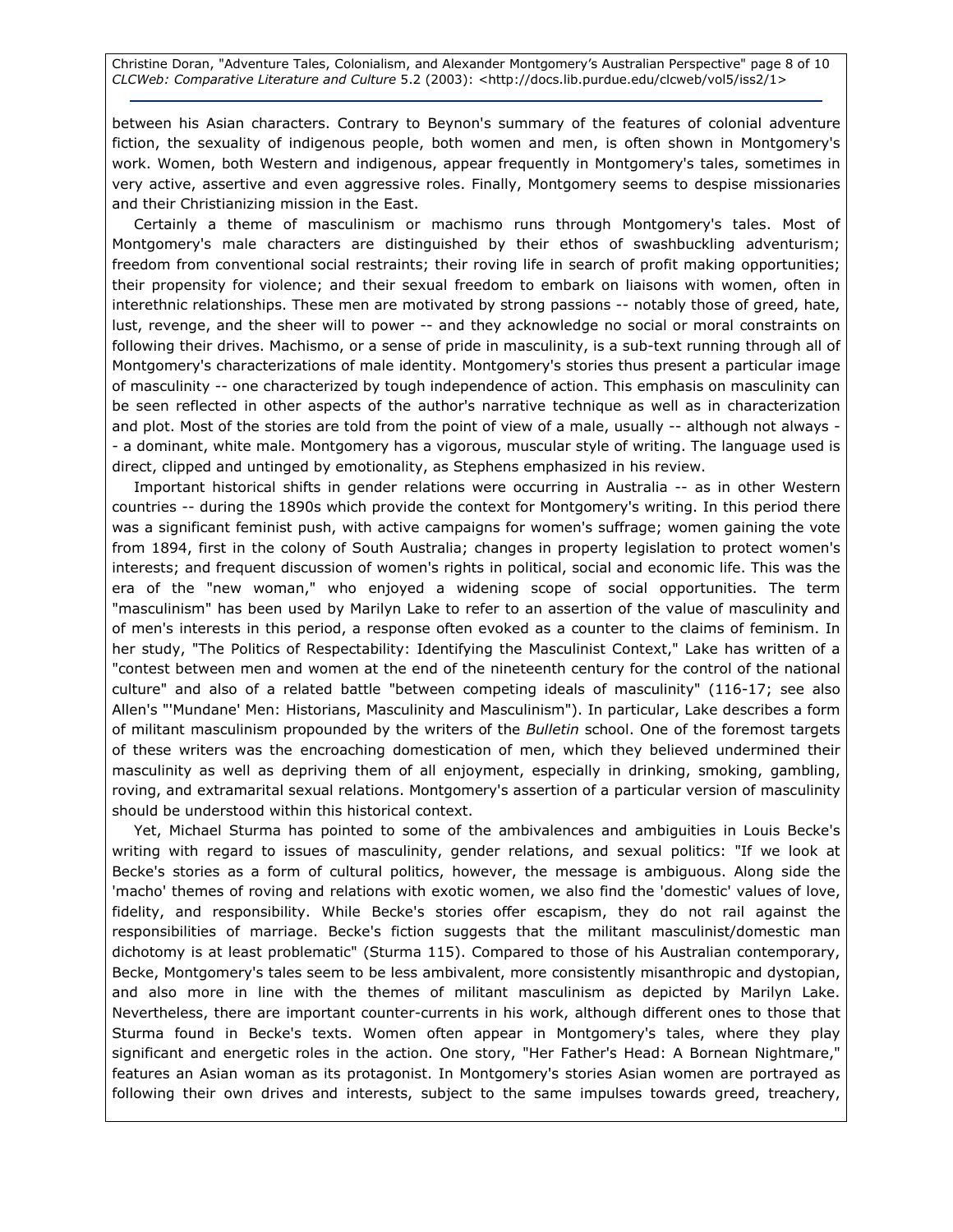Christine Doran, "Adventure Tales, Colonialism, and Alexander Montgomery's Australian Perspective" page 9 of 10 CLCWeb: Comparative Literature and Culture 5.2 (2003): <http://docs.lib.purdue.edu/clcweb/vol5/iss2/1>

revenge, and violence as the male characters. European women are not presented as objects of desire, but nevertheless they are shown as strong characters, using cunning and determination in pursuit of their goals. At times Montgomery falls into stereotyping women as passive or as sex objects, but on the whole his militant masculinism did not preclude an equally active role for women.

# Conclusion

Alexander Montgomery was a minor Australian writer, whose "ripping yarns" have now been virtually forgotten. Such popular fiction, perhaps even "pulp" fiction, is often overlooked as part of a national culture's literary history. Yet, Montgomery's tales are not without their own stylistic attractions. Furthermore, through a close reading of his stories it is possible to gain insight into contemporary social and political attitudes, particularly the interlocking systems of race and gender relations which prevailed at the time. Serious analysis of the work of minor, popular and often-neglected authors has been one of the central tenets within the program of postcolonial scholarship. Scholars of postcolonial studies such as Edward Said argue that cultural production is not undertaken exclusively or even mainly by literary geniuses and heroes, "but by great anonymous movements whose function is to keep things going, keep things in being" (34). Gayatri Spivak concurs, pointing out that the characteristic themes of imperial discourse run continuously through the whole of the colonial literary archive, discernible in the minor productions of "small unimportant folk" as much as in the canonical texts of the "great names" (133.) Yet, what is interesting about Montgomery's work is that in significant ways it runs counter to many of the themes and tropes to which postcolonial scholars have pointed as characteristic of imperial discourse. Montgomery's handling of issues of race and gender in particular reveals him as perhaps idiosyncratic, perhaps something of a cultural maverick, maybe even counter-hegemonic in the sense of Gramsci. It is worth asking -- although no definitive answer can be offered -- what made it possible for this author to adopt what appears to be an alternative, even a counter position on what were the essential questions of his time? It can be suggested that Montgomery's position as first, an Australian author and second, a working-class author, allowed him the scope which made possible a divergent view of the colonial encounter, a form of cultural contact which threw these central issues of race and gender into sharp relief.

As an Australian writer, Montgomery was in a position to adopt an alternative perspective on colonization and its discontents. Robert Dixon has argued that colonial adventure fiction produced in Australia was extremely heterogeneous, located "between worlds"-- at the same time imbued with the preoccupations and conventions of British imperial writing but also influenced by developments in literary nationalism, such as the masculinist realism promoted by The Bulletin school. By the 1890s a series of crises in international relations had made it clear that British imperial and Australian colonial interests could be divergent. Drawing on Homi Bhabha's notion of the importance of "hybridisation" in colonial responses to imperial discourse, Dixon shows that Australian cultural activity was able to create "a space in which local knowledges can unsettle and disarticulate metropolitan knowledges" (9). As an Australian writer Alex Montgomery was able to occupy such a space. In Australian historiography neither The Bulletin nor the working class in general have been credited with enlightened or tolerant attitudes on matters of either race or gender (see Burgmann; Lawson). Nevertheless, it can be suggested that a working class writer outside of or on the margins of the prevailing cultural hegemony dominated by the middle and upper classes had some latitude for taking a counter-hegemonic stance on these issues. Montgomery wrote of the colonial experiences of the usually penurious petty traders and profit-hungry adventurers who went to Indonesia in search of lucrative opportunities. Clearly, he saw a great deal of similarity between their motives and behavior and those of the often poverty-stricken indigenous and immigrant groups already resident there. The female characters who populated his stories were often local women, but whether indigenous or Western their lives also were far from those of luxury or leisure, and they correspondingly showed themselves to be active and assertive in attempting to reshape their fate. Montgomery wrote from the point of view of those who struggled for survival, rather than from the comfort zones of empire